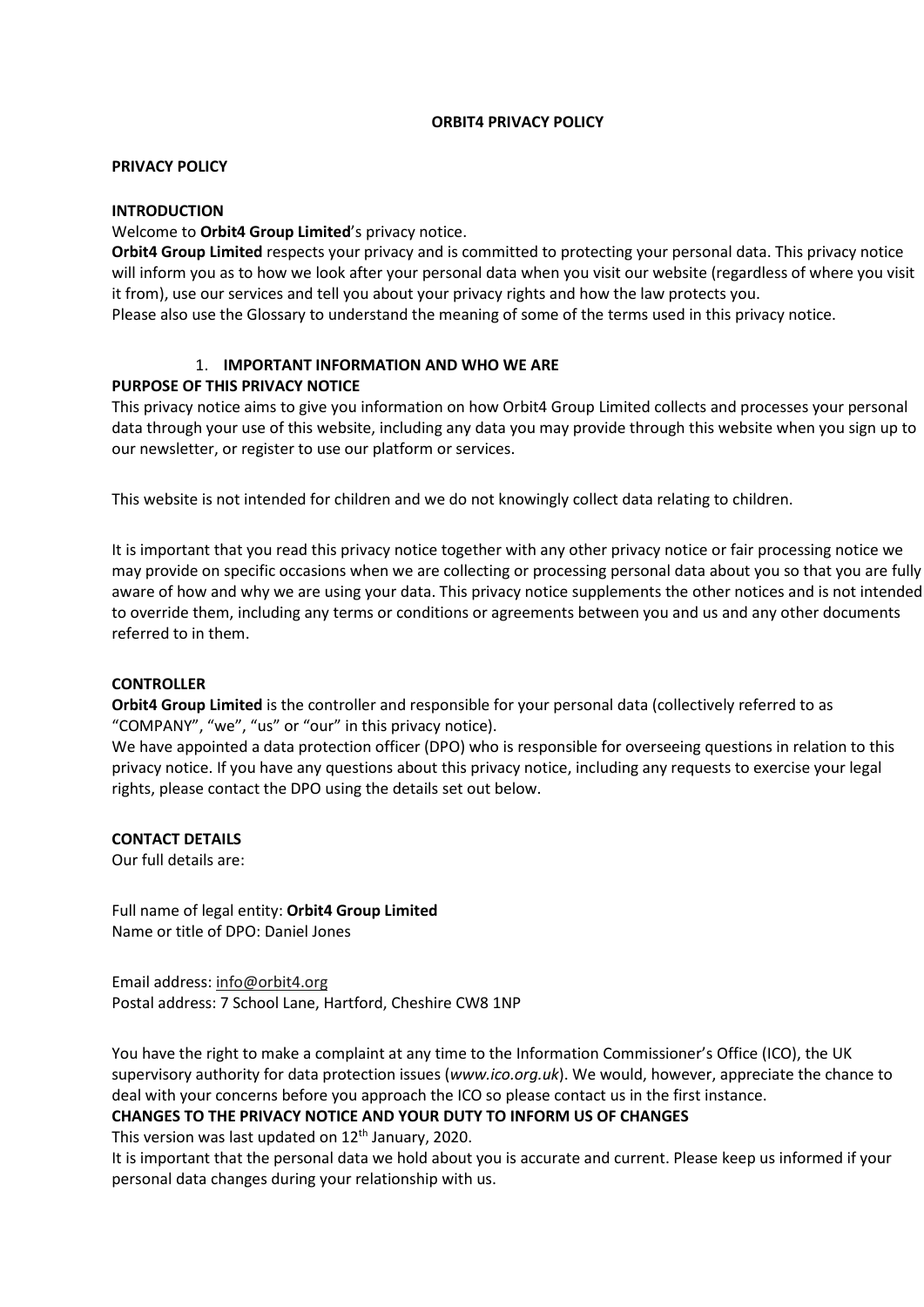### **THIRD-PARTY LINKS**

Our website may include links to third-party websites, plug-ins and applications. Clicking on those links or enabling those connections may allow third parties to collect or share data about you. We do not control these third-party websites and are not responsible for their privacy statements. When you leave our website, we encourage you to read the privacy notice of every website you visit.

## 2. **THE DATA WE COLLECT ABOUT YOU**

Personal data, or personal information, means any information about an individual from which that person can be identified. It does not include data where the identity has been removed (anonymous data).

We may collect, use, store and transfer different kinds of personal data about you which we have grouped together follows:

- **Identity Data** includes first name, maiden name, last name, username or similar identifier, photograph, marital status, title, date of birth and gender.
- **Contact Data** includes billing address, delivery address, email address and telephone numbers.
- **Financial Data** includes bank account and payment card details.
- **Transaction Data** includes details about payments to and from you and other details of products and services you have purchased from us.
- **Technical Data** includes internet protocol (IP) address, your login data, browser type and version, time zone setting and location, browser plug-in types and versions, operating system and platform and other technology on the devices you use to access this website.
- **Profile Data** includes your username and password, purchases or orders made by you, your interests, preferences, feedback and survey responses.
- **Usage Data** includes information about how you use our website, products and services.
- **Marketing and Communications Data** includes your preferences in receiving marketing from us and our third parties and your communication preferences.

We also collect, use and share **Aggregated Data** such as statistical or demographic data for any purpose. Aggregated Data may be derived from your personal data but is not considered personal data in law as this data does **not** directly or indirectly reveal your identity. For example, we may aggregate your Usage Data to calculate the percentage of users accessing a specific website feature or data regarding any assets you may have registered on our platform. However, if we combine or connect Aggregated Data with your personal data so that it can directly or indirectly identify you, we treat the combined data as personal data which will be used in accordance with this privacy notice.

We do not collect any **Special Categories of Personal Data** about you (this includes details about your race or ethnicity, religious or philosophical beliefs, sex life, sexual orientation, political opinions, trade union membership, information about your health and genetic and biometric data). Nor do we collect any information about criminal convictions and offences.

### **IF YOU FAIL TO PROVIDE PERSONAL DATA**

Where we need to collect personal data by law, or under the terms of a contract we have with you and you fail to provide that data when requested, we may not be able to perform the contract we have or are trying to enter into with you (for example, to provide you with goods or services). In this case, we may have to cancel a product or service you have with us but we will notify you if this is the case at the time.

### 3. **HOW IS YOUR PERSONAL DATA COLLECTED?**

We use different methods to collect data from and about you including through: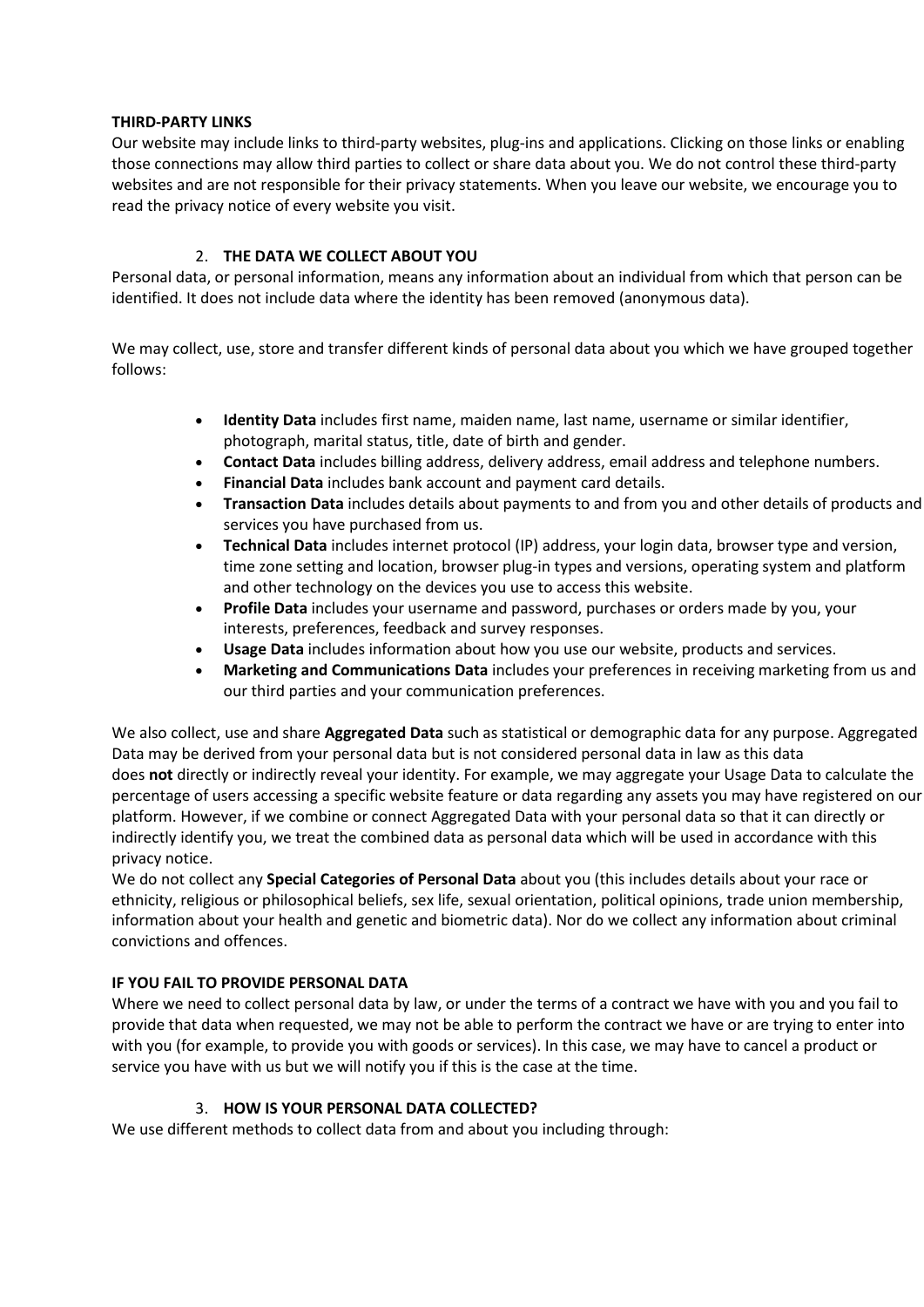- **Direct interactions.** You may give us your Identity, Contact and Financial Data by filling in forms or by corresponding with us by post, phone, email or otherwise. This includes personal data you provide when you:
- apply for our products or services;
- create an account on our website;
- subscribe to our service or publications;
- request marketing to be sent to you;
- enter a competition, promotion or survey; or
- give us some feedback.
- **Automated technologies or interactions.** As you interact with our website, we may automatically collect Technical Data about your equipment, browsing actions and patterns. We collect this personal data by using cookies, server logs and other similar technologies.
- **Third parties or publicly available sources.** We may receive personal data about you from various third parties and public sources as set out below:
- Technical Data from the following parties:
- **(a)** analytics providers such as Google based inside or outside of the EU or the UK;
- **(b)** advertising networks based inside or outside the EU or the UK; and
- **(c)** search information providers based inside or outside the EU or the UK.
	- Contact, Financial and Transaction Data from providers of technical, payment and delivery services based inside or outside the EU or the UK.
	- Identity and Contact Data from data brokers or aggregators based inside or outside the EU or the UK.
	- Identity and Contact Data from publicly availably sources such as Companies House and the Electoral Register based inside the UK.

## 4. **HOW WE USE YOUR PERSONAL DATA**

We will only use your personal data when the law allows us to. Most commonly, we will use your personal data in the following circumstances:

- Where we need to perform the contract we are about to enter into or have entered into with you.
- Where it is necessary for our legitimate interests (or those of a third party) and your interests and fundamental rights do not override those interests.
- Where we need to comply with a legal or regulatory obligation.

Generally we do not rely on consent as a legal basis for processing your personal data other than in relation to sending third party direct marketing communications to you via email or text message. You have the right to withdraw consent to marketing at any time by [contacting](mailto:contacting%20us) us at [info@orbit4.org.](mailto:info@orbit4.org)

### **PURPOSES FOR WHICH WE WILL USE YOUR PERSONAL DATA**

We have set out below, in a table format, a description of all the ways we plan to use your personal data, and which of the legal bases we rely on to do so. We have also identified what our legitimate interests are where appropriate.

| Type of data            | Lawful basis for processing including basis of |
|-------------------------|------------------------------------------------|
| <b>Purpose/Activity</b> | legitimate interest                            |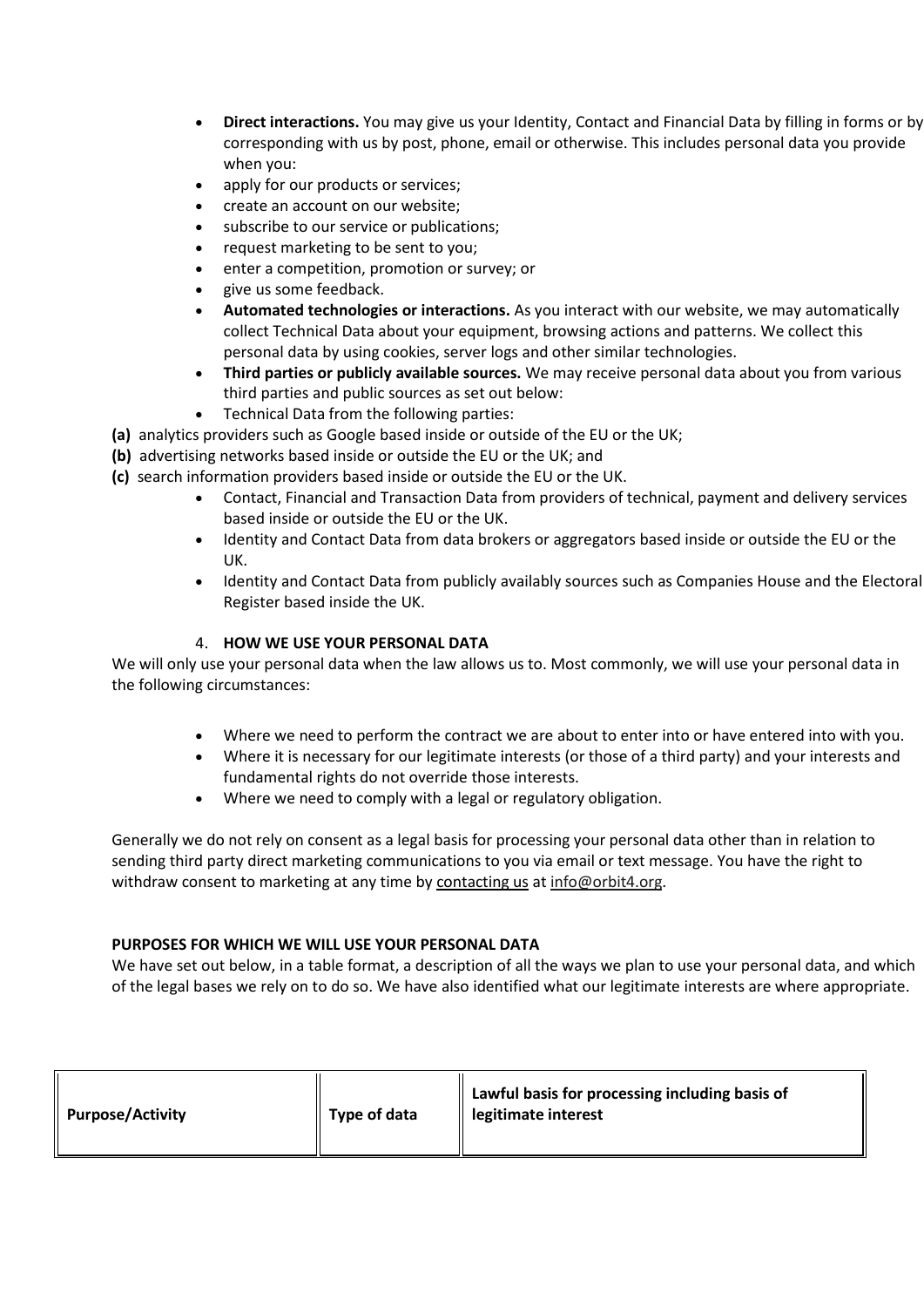| To register you as a new customer                                                                                                                                                                                                                                                                                                                                                                                    | (a) Identity<br>(b) Contact                                                                               | Performance of a contract with you                                                                                                                                                                                                                                                                    |
|----------------------------------------------------------------------------------------------------------------------------------------------------------------------------------------------------------------------------------------------------------------------------------------------------------------------------------------------------------------------------------------------------------------------|-----------------------------------------------------------------------------------------------------------|-------------------------------------------------------------------------------------------------------------------------------------------------------------------------------------------------------------------------------------------------------------------------------------------------------|
| To process and deliver your order<br>including:<br>(a) Manage payments, fees and<br>charges<br>(b) Collect and recover money<br>owed to us<br>(c) Introduce you to the other<br>party in the transaction to allow<br>each of you to fulfil your<br>obligations (for example to<br>provide or receive a service, to<br>provide or receive goods or to<br>negotiate with the other party to<br>a proposed transaction) | (a) Identity<br>(b) Contact<br>(c) Financial<br>(d) Transaction<br>(e) Marketing<br>and<br>Communications | (a) Performance of a contract with you<br>(b) Necessary for our legitimate interests (to recover<br>debts due to us)                                                                                                                                                                                  |
| To manage our relationship with<br>you which will include:                                                                                                                                                                                                                                                                                                                                                           |                                                                                                           |                                                                                                                                                                                                                                                                                                       |
| (a) Notifying you about changes to<br>our terms or privacy policy<br>(b) Asking you to leave a review or<br>take a survey                                                                                                                                                                                                                                                                                            | (a) Identity<br>(b) Contact<br>(c) Profile<br>(d) Marketing<br>and<br>Communications                      | (a) Performance of a contract with you<br>(b) Necessary to comply with a legal obligation<br>(c) Necessary for our legitimate interests (to keep our<br>records updated and to study how customers use our<br>products/services)                                                                      |
| To enable you to partake in a<br>prize draw, competition or<br>complete a survey                                                                                                                                                                                                                                                                                                                                     | (a) Identity<br>(b) Contact<br>(c) Profile<br>(d) Usage<br>(e) Marketing<br>and<br>Communications         | (a) Performance of a contract with you<br>(b) Necessary for our legitimate interests (to study<br>how customers use our products/services, to develop<br>them and grow our business)                                                                                                                  |
| To administer and protect our<br>business and this website<br>(including troubleshooting, data<br>analysis, testing, system<br>maintenance, support, reporting<br>and hosting of data)                                                                                                                                                                                                                               | (a) Identity<br>(b) Contact<br>(c) Technical                                                              | (a) Necessary for our legitimate interests (for running<br>our business, provision of administration and IT<br>services, network security, to prevent fraud and in the<br>context of a business reorganisation or group<br>restructuring exercise)<br>(b) Necessary to comply with a legal obligation |
| To deliver relevant website<br>content and advertisements to<br>you and measure or understand<br>the effectiveness of the<br>advertising we serve to you                                                                                                                                                                                                                                                             | (a) Identity<br>(b) Contact<br>(c) Profile<br>(d) Usage<br>(e) Marketing<br>and                           | Necessary for our legitimate interests (to study how<br>customers use our products/services, to develop<br>them, to grow our business and to inform our<br>marketing strategy)                                                                                                                        |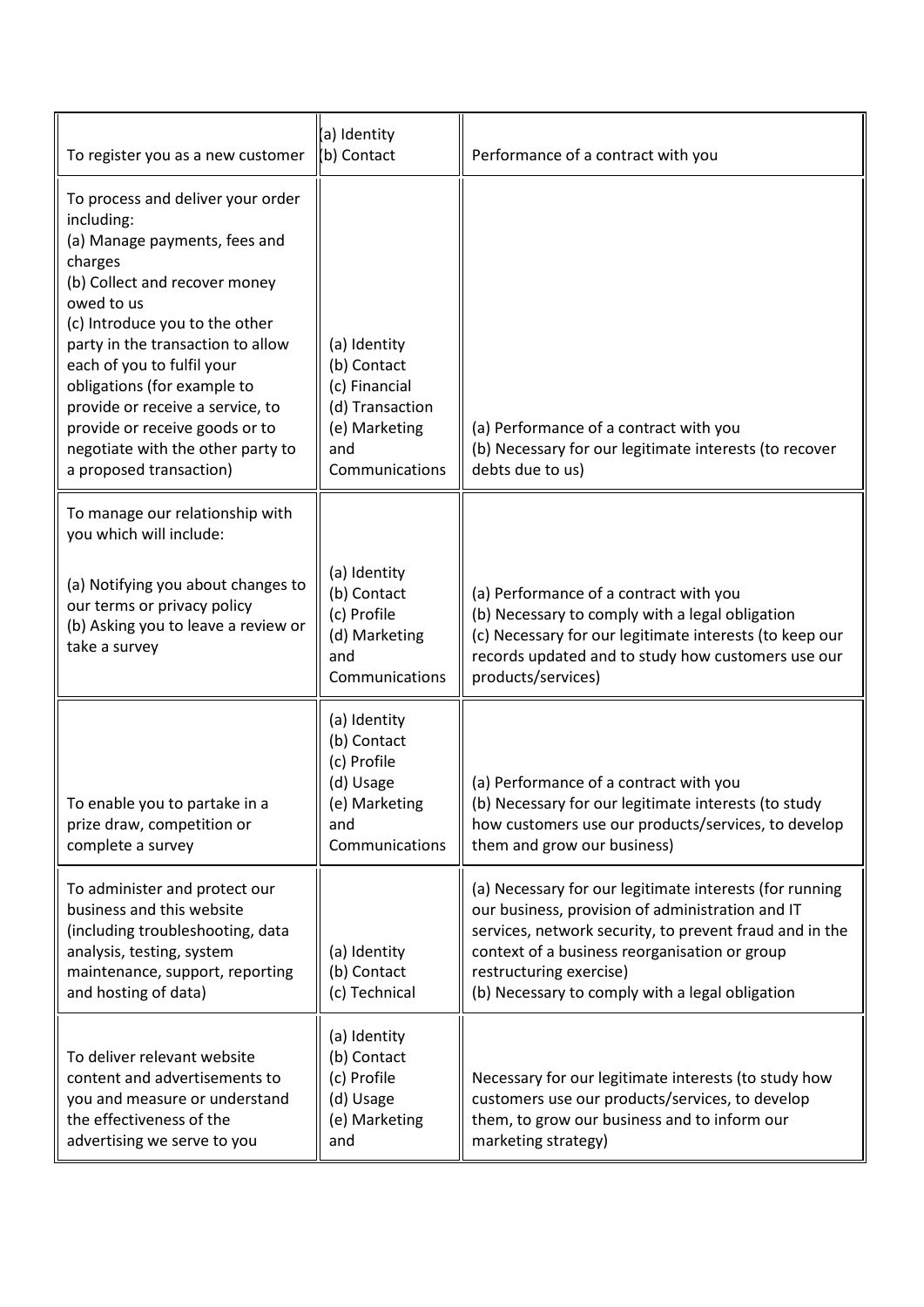|                                                                                                                             | Communications<br>(f) Technical                                                     |                                                                                                                                                                                                                                                                                                  |
|-----------------------------------------------------------------------------------------------------------------------------|-------------------------------------------------------------------------------------|--------------------------------------------------------------------------------------------------------------------------------------------------------------------------------------------------------------------------------------------------------------------------------------------------|
| To use data analytics to improve<br>our website, products/services,<br>marketing, customer relationships<br>and experiences | (a) Technical<br>(b) Usage                                                          | Necessary for our legitimate interests (to define types<br>of customers for our products and services, to keep<br>our website updated and relevant, to develop our<br>business and to inform our marketing strategy)                                                                             |
| To use data analytics to provide<br>aggregated, anonymised data to<br>our aggregated partners                               | (a) Usage<br>(b) Marketing<br>and<br>Communications<br>(c) Technical<br>(d) Profile | Necessary for our legitimate interests (to study how<br>customers use our products/services in relation to<br>their business and assets, to develop our product and<br>services, to grow our business and relationships with<br>our aggregated partners and to inform our marketing<br>strategy) |
| To make suggestions and<br>recommendations to you about<br>goods or services that may be of<br>interest to you              | (a) Identity<br>(b) Contact<br>(c) Technical<br>(d) Usage<br>(e) Profile            | Necessary for our legitimate interests (to develop our<br>products/services and grow our business)                                                                                                                                                                                               |

Note that we may process your personal data for more than one lawful ground depending on the specific purpose for which we are using your data. Please [contact](mailto:contact%20us) us at [info@orbit4.org](mailto:info@orbit4.org) if you need details about the specific legal ground we are relying on to process your personal data where more than one ground has been set out in the table below.

#### **MARKETING**

We strive to provide you with choices regarding certain personal data uses, particularly around marketing and advertising.

#### **PROMOTIONAL OFFERS FROM US**

We may use your Identity, Contact, Technical, Usage and Profile Data to form a view on what we think you may want or need, or what may be of interest to you. This is how we decide which products, services and offers may be relevant for you (we call this marketing).

You will receive marketing communications from us if you have requested information from us or purchased goods or services from us or if you provided us with your details when you entered a competition or registered for a promotion and, in each case, you have not opted out of receiving that marketing.

#### **THIRD-PARTY MARKETING**

We will get your express opt-in consent before we share your personal data with any company outside our group of companies for marketing purposes.

#### **OPTING OUT**

You can ask us or third parties to stop sending you marketing messages at any time by logging into the website and checking or unchecking relevant boxes to adjust your marketing preferences or by following the opt-out links on any marketing message sent to you or by [contacting](https://webuygymequipment.com/uk/privacy-policy/#co_anchor_a599551_1) us at [info@orbit4.org](mailto:info@orbit4.org) at any time.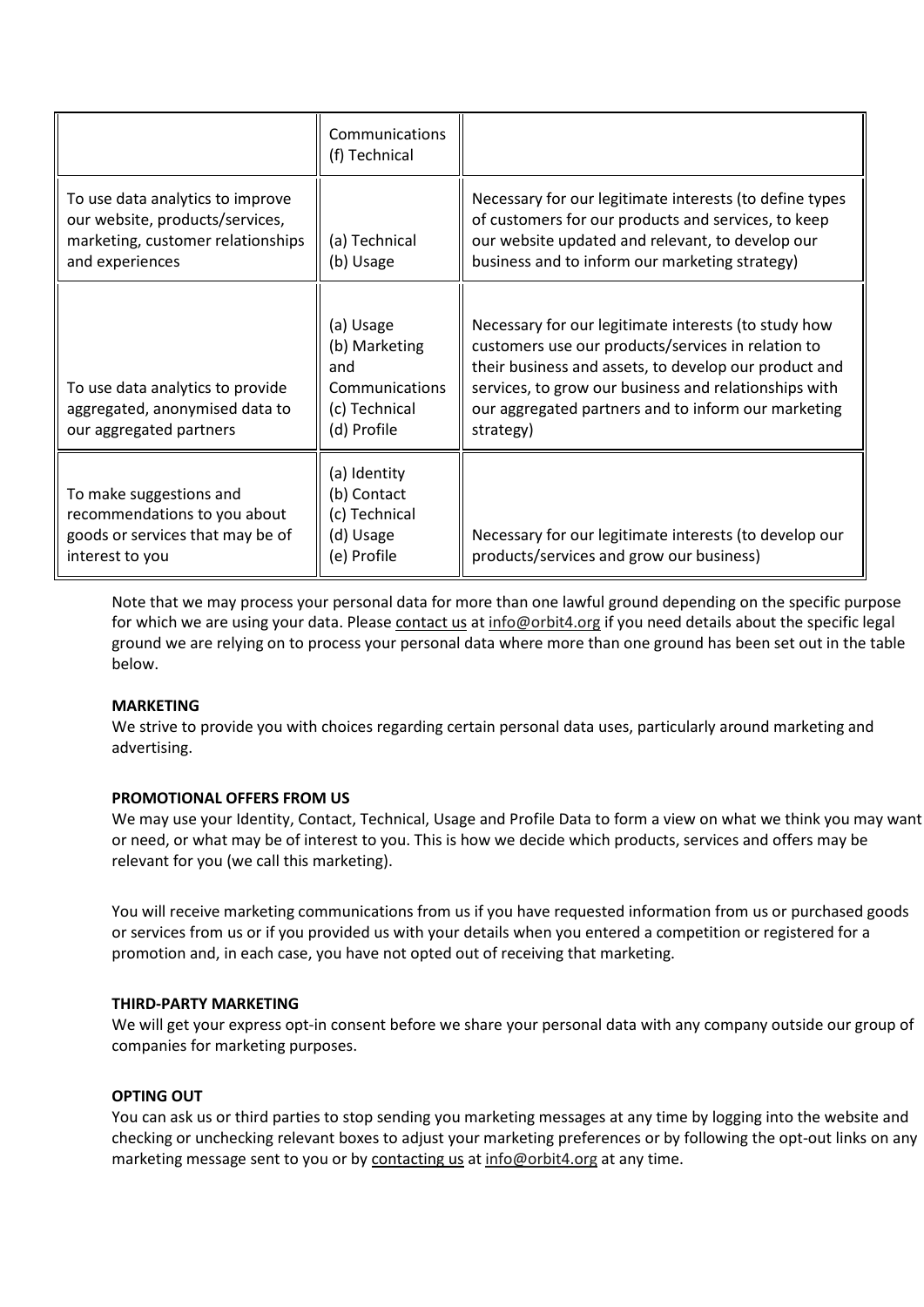Where you opt out of receiving these marketing messages, this will not apply to personal data provided to us as a result of a product/service purchase, warranty registration, product/service experience or other transactions.

### **COOKIES**

Our website uses cookies. A cookie is a small file of letters and numbers that we put on your computer if you agree. These cookies allow us to distinguish you from other users of our website, which helps us to provide you with a good experience when you browse our website and also allows us to improve our site. The cookies we use are "analytical" cookies. They allow us to recognise and count the number of visitors and to see how visitors move around the site when they are using it. This helps us to improve the way our website works, for example by ensuring that users are finding what they are looking for easily. You can set your browser to refuse all or some browser cookies, or to alert you when websites set or access cookies. If you disable or refuse cookies, please note that some parts of the website may become inaccessible or not function properly.

#### **CHANGE OF PURPOSE**

We will only use your personal data for the purposes for which we collected it, unless we reasonably consider that we need to use it for another reason and that reason is compatible with the original purpose. If you wish to get an explanation as to how the processing for the new purpose is compatible with the original purpose, please [contacting](https://webuygymequipment.com/uk/privacy-policy/#co_anchor_a599551_1) [us](https://webuygymequipment.com/uk/privacy-policy/#co_anchor_a599551_1) at [info@orbit4.org.](mailto:info@orbit4.org)

If we need to use your personal data for an unrelated purpose, we will notify you and we will explain the legal basis which allows us to do so.

Please note that we may process your personal data without your knowledge or consent, in compliance with the above rules, where this is required or permitted by law.

#### 5. **DISCLOSURES OF YOUR PERSONAL DATA**

We may have to share your personal data with the parties set out below for the purposes set out in the table in paragraph 4 above.

- Any member of our group, which means our subsidiaries, our ultimate holding company and its subsidiaries, as defined in section 1159 of the UK Companies Act 2006.
- Selected third parties including:
- other third party users of our services, including but not limited to sellers and buyers for the purposes of providing the services described on our website and in the User Agreement;
- business partners, suppliers and sub-contractors for the performance of any contract we enter into with them or you;
- advertisers and advertising networks that require the data to select and serve relevant adverts to you and others;
- analytics and search engine providers that assist us in the improvement and optimisation of our site;
- credit reference agencies for the purpose of assessing your credit score where this is a condition of us entering into a contract with you.
- Third parties to whom we may choose to sell, transfer, or merge parts of our business or our assets. Alternatively, we may seek to acquire other businesses or merge with them. If a change happens to our business, then the new owners may use your personal data in the same way as set out in this privacy notice.

We will disclose your personal data if we are under a duty to disclose or share your personal data in order to comply with any legal obligation, or in order to enforce or apply our User Agreement terms or terms and conditions of supply of our services and other agreements; or to protect the rights, property, or safety of Orbit4 Group Limited,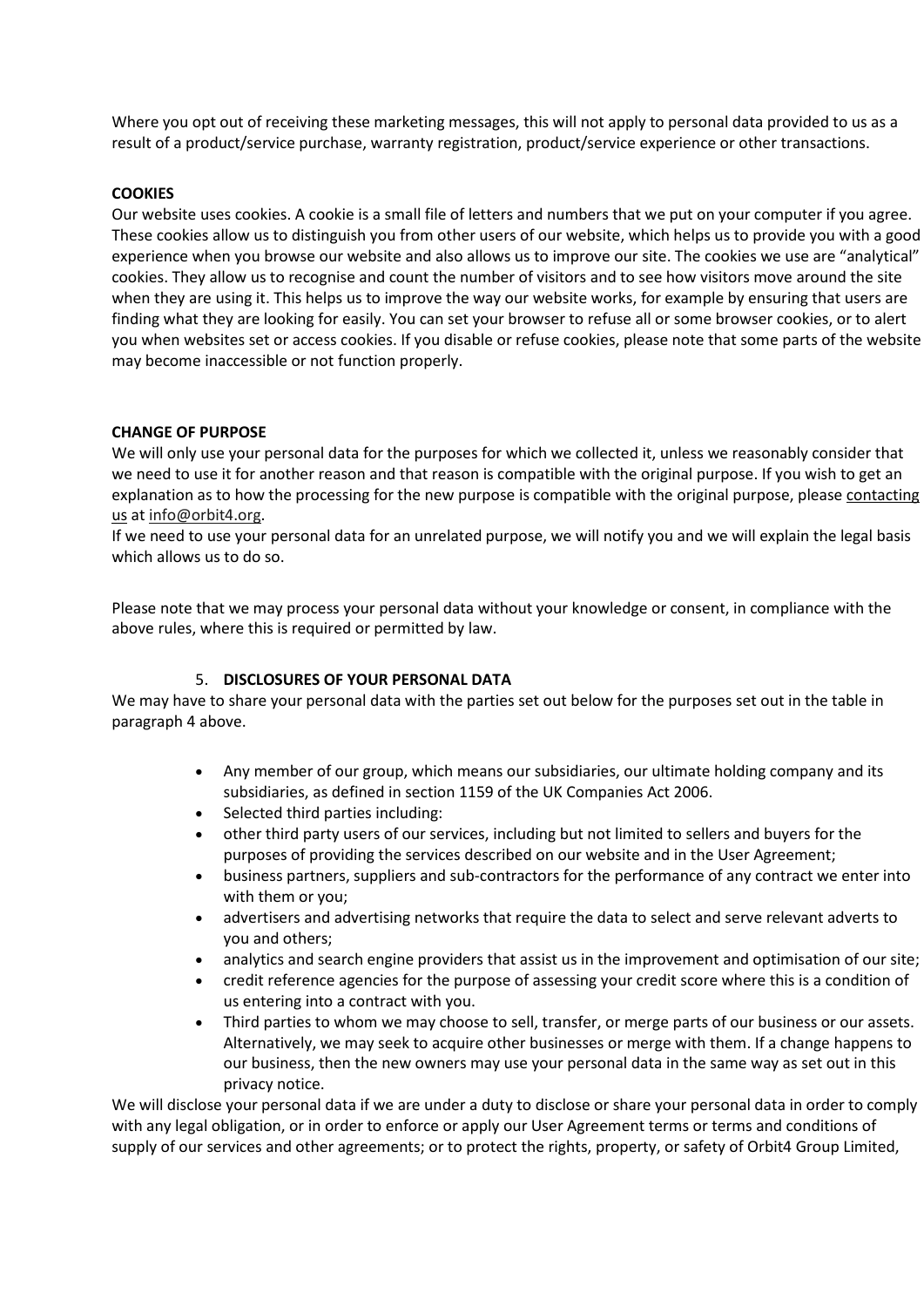our customers, or others. This includes exchanging information with other companies and organisations for the purposes of fraud protection and credit risk reduction.

We require all third parties to respect the security of your personal data and to treat it in accordance with the law.

## 6. **INTERNATIONAL TRANSFERS**

We share your personal data within the COMPANY's Group. This may involve transferring your data outside the United Kingdom (**UK**).

Many of our external third parties are based outside the UK so their processing of your personal data will involve a transfer of data outside the UK.

Whenever we transfer your personal data out of the UK, we ensure a similar degree of protection is afforded to it by ensuring at least one of the following safeguards is implemented:

- We will only transfer your personal data to countries that have been deemed to provide an adequate level of protection for personal data.
- Where we use certain service providers, we may use specific contracts approved for use in the UK which give personal data the same protection it has in the UK.

Please contact us at info@orbit4.org if you want further information on the specific mechanism used by us when transferring your personal data out of the UK.

# 7. **DATA SECURITY**

We have put in place appropriate security measures to prevent your personal data from being accidentally lost, used or accessed in an unauthorised way, altered or disclosed. In addition, we limit access to your personal data to those employees, agents, contractors and other third parties who have a business need to know. They will only process your personal data on our instructions and they are subject to a duty of confidentiality.

We have put in place procedures to deal with any suspected personal data breach and will notify you and any applicable regulator of a breach where we are legally required to do so.

### 8. **DATA RETENTION**

### **HOW LONG WILL YOU USE MY PERSONAL DATA FOR?**

We will only retain your personal data for as long as necessary to fulfil the purposes we collected it for, including for the purposes of satisfying any legal, accounting, or reporting requirements.

To determine the appropriate retention period for personal data, we consider the amount, nature, and sensitivity of the personal data, the potential risk of harm from unauthorised use or disclosure of your personal data, the purposes for which we process your personal data and whether we can achieve those purposes through other means, and the applicable legal requirements.

By law we have to keep basic information about our customers (including Contact, Identity, Financial and Transaction Data) for six years after they cease being customers for tax purposes.

In some circumstances you can ask us to delete your data: see *Request erasure* below for further information. In some circumstances we may anonymise your personal data (so that it can no longer be associated with you) for research or statistical purposes in which case we may use this information indefinitely without further notice to you.

# 9. **YOUR LEGAL RIGHTS**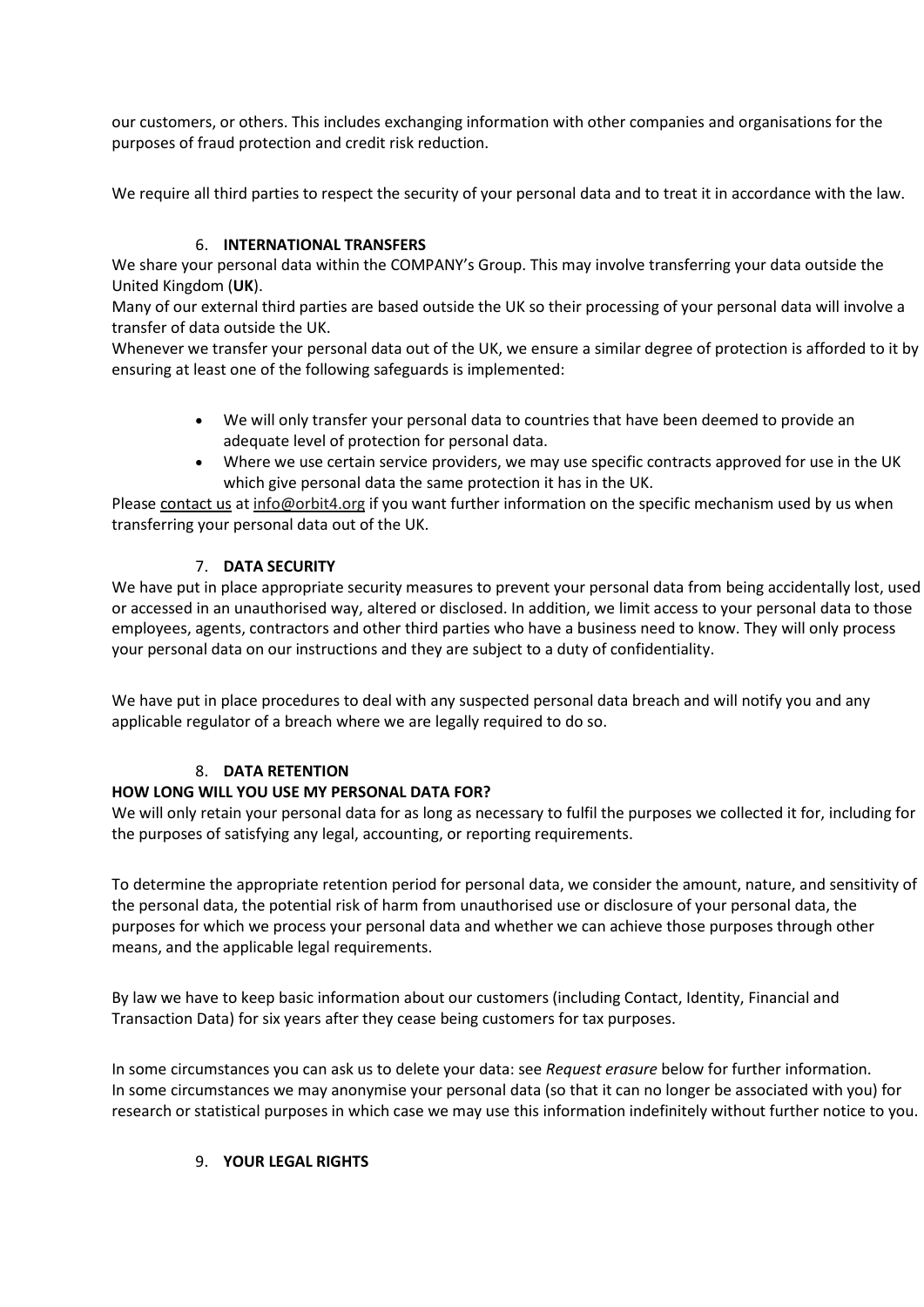Under certain circumstances, you have rights under data protection laws in relation to your personal data. These include:

- **Request access** to your personal data (commonly known as a "data subject access request"). This enables you to receive a copy of the personal data we hold about you and to check that we are lawfully processing it.
- **Request correction** of the personal data that we hold about you. This enables you to have any incomplete or inaccurate data we hold about you corrected, though we may need to verify the accuracy of the new data you provide to us.
- **Request erasure** of your personal data. This enables you to ask us to delete or remove personal data where there is no good reason for us continuing to process it. You also have the right to ask us to delete or remove your personal data where you have successfully exercised your right to object to processing (see below), where we may have processed your information unlawfully or where we are required to erase your personal data to comply with local law. Note, however, that we may not always be able to comply with your request of erasure for specific legal reasons which will be notified to you, if applicable, at the time of your request.
- **Object to processing** of your personal data where we are relying on a legitimate interest (or those of a third party) and there is something about your particular situation which makes you want to object to processing on this ground as you feel it impacts on your fundamental rights and freedoms. You also have the right to object where we are processing your personal data for direct marketing purposes. In some cases, we may demonstrate that we have compelling legitimate grounds to process your information which override your rights and freedoms.
- **Request restriction of processing** of your personal data. This enables you to ask us to suspend the processing of your personal data in the following scenarios: (a) if you want us to establish the data's accuracy; (b) where our use of the data is unlawful but you do not want us to erase it; (c) where you need us to hold the data even if we no longer require it as you need it to establish, exercise or defend legal claims; or (d) you have objected to our use of your data but we need to verify whether we have overriding legitimate grounds to use it.
- **Request the transfer** of your personal data to you or to a third party. We will provide to you, or a third party you have chosen, your personal data in a structured, commonly used, machine-readable format. Note that this right only applies to automated information which you initially provided consent for us to use or where we used the information to perform a contract with you.
- **Withdraw consent at any time** where we are relying on consent to process your personal data. However, this will not affect the lawfulness of any processing carried out before you withdraw your consent. If you withdraw your consent, we may not be able to provide certain products or services to you. We will advise you if this is the case at the time you withdraw your consent.

If you wish to exercise any of the rights set out above, please contact us at info@orbit4.org.

#### **NO FEE USUALLY REQUIRED**

You will not have to pay a fee to access your personal data (or to exercise any of the other rights). However, we may charge a reasonable fee if your request is clearly unfounded, repetitive or excessive. Alternatively, we may refuse to comply with your request in these circumstances.

#### **WHAT WE MAY NEED FROM YOU**

We may need to request specific information from you to help us confirm your identity and ensure your right to access your personal data (or to exercise any of your other rights). This is a security measure to ensure that personal data is not disclosed to any person who has no right to receive it. We may also contact you to ask you for further information in relation to your request to speed up our response.

#### **TIME LIMIT TO RESPOND**